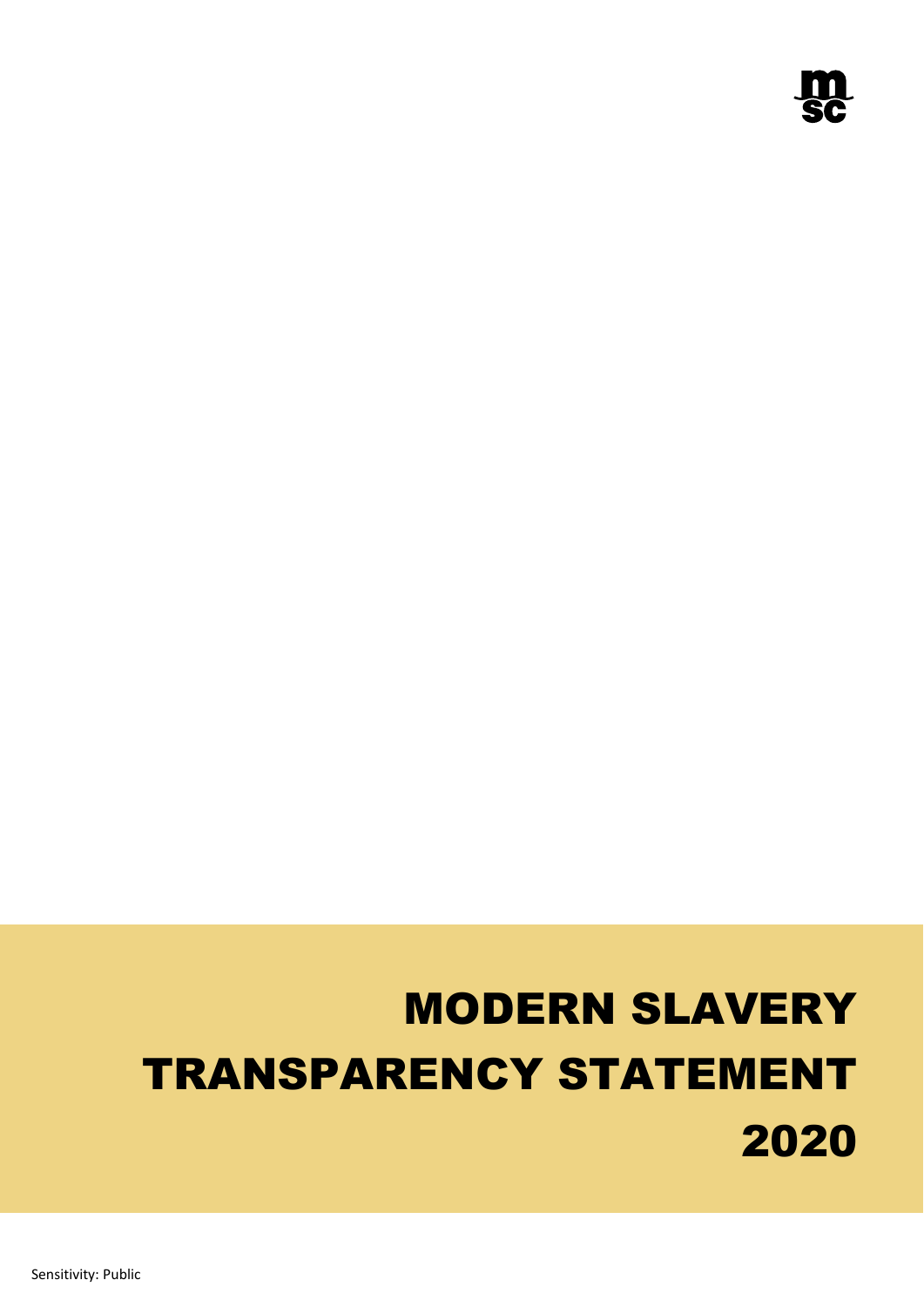## MODERN SLAVERY TRANSPARENCY STATEMENT 2020

## FINANCIAL YEAR 2020

MSC Mediterranean Shipping Company SA (thereafter "MSC") submits this statement in accordance with Section 54 of the UK Modern Slavery Act 2015. It describes key current practices and processes conducted by MSC to identify, prevent, and mitigate the risk of modern slavery, slavery-like practices and human trafficking in its business activities and its supply chain as part of its broader Human Rights Due Diligence Process.

In line with MSC's commitment to advance responsible business conduct, this document also takes into account relevant considerations as contained in the Australian "Commonwealth Modern Slavery Act 2018 - Guidance for Reporting Entities"<sup>1</sup> and related recent developments in national legislations on this matter. The reporting areas addressed below cover the financial year 2020.

Previous versions of MSC Modern Slavery Transparency Statements are publicly available on MSC's website: [msc.com/sustainability](file:///C:/Users/nicolerencoret/OneDrive%20-%20Mediterranean%20Shipping%20Company/Documents/Addressing%20Social%20Challenges/Modern%20Slavery%20Statement/2020/Final/msc.com/sustainability)

## ORGANISATIONAL STRUCTURE

Headquartered in Geneva, Switzerland, and privately owned, MSC Mediterranean Shipping Company SA is a global business engaged in the transportation of goods via road, rail, sea and inland waterways and related logistics activities, covering 155 countries across five continents. MSC operates a fleet of 590 vessels sailing on more than 215 trade routes, calling at over 500 ports. MSC employs more than 74,300 employees for its offshore and onshore activities.

This statement refers to MSC's Cargo Division which consists of the following entities:

- **MSC and its global network of Agencies** (thereafter "MSC Agencies") responsible for commercial and operational activities in each of the countries where services are provided. Agencies include Mediterranean Shipping Company (UK) Limited and Mediterranean Shipping Company (Australia) Pty. Ltd
- **MEDLOG, MSC's logistics arm**, which is present in 70+ countries worldwide and provides multimodal inland transport, storage, and value-added service solutions
- **Terminal Investment Limited (TiL),** MSC's subsidiary, which is one of the world's largest and most geographically diverse container terminal managing investors. Active in 30 countries across five continents, with highly strategic assets located in key gateways for global trade, TiL enjoys a presence at seven of the world's 30 busiest ports by volume, operating 62 terminals
- **MSC Shipmanagement offices** based respectively in Limassol, Cyprus, and Sorrento, Italy (thereafter "MSC Shipmanagement"), responsible for managing crew on board cargo ships, training activities and for the technical management of the MSC fleet

#### NEW SUSTAINABILITY DEPARTMENT

In 2020 MSC focused on reshaping its sustainability approach to ensure consistency and alignment with the evolving scenario, continuing its industry leadership and readiness to address key stakeholders' increasing expectations. Following a review of internal processes and capabilities, MSC's Sustainability Department was further expanded to continue serving as a core function for the entire Cargo Division. Working in close collaboration with company leadership and senior management, the Sustainability Department updated the sustainability roadmap, aligning sector-specific targets and future investments with the United Nations Sustainable Development Goals (SDGs) and Environment, Social and Governance (ESG) criteria.

MODERN SLAVERY TRANSPARENCY STATEMENT 2020 Page **2** of **8**

<sup>1</sup> https://www.homeaffairs.gov.au/criminal-justice/files/modern-slavery-reporting-entities.pdf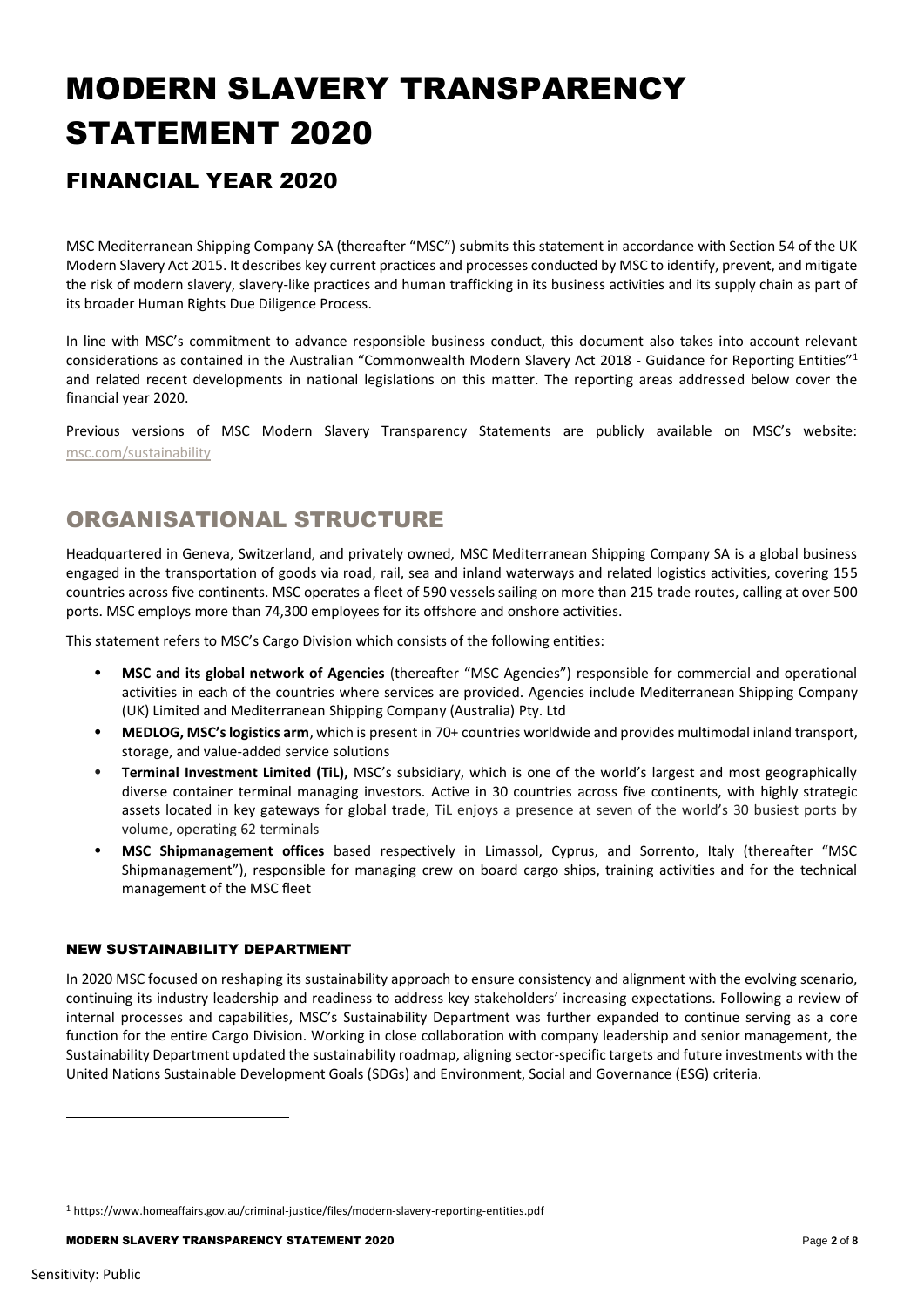MSC's role in connecting global economies means that our commitment to sustainable development has a direct impact on the social and environmental challenges of stakeholders across value and supply chains. Building and engaging in new partnerships is an integral part of MSC's approach to sustainability, with the aim to act as both a catalyst as well as an enabler of positive change to 'build forward better'.

For more information visit: [msc.com](https://www.msc.com/) and [msc.com/sustainability](https://mydocs.msc.com/personal/elisabetta_piazza_msc_com/Documents/Desktop/msc.com/sustainability)

## HUMAN RIGHTS DUE DILIGENCE PROCESS

#### ADVANCING HUMAN RIGHTS DUE DILIGENCE IN MSC'S BUSINESS

MSC's advocacy efforts have demonstrated the importance of leveraging and integrating collective action into a common process with responsibility shared by all parties. In October 2020, MSC welcomed the joint call for action to address the crew change crisis under the UN Guiding Principles on Business and Human Rights (UNGPs). The joint statement recognises that "…the responsibility to respect the human rights of seafarers is not only limited to the shipping sector. In line with the UNGPs, this responsibility extends to the thousands of business enterprises that use the services of maritime freight transport – which accounts for almost 90 per cent of world trade. Business enterprises of all sectors, especially multinational firms and global brands, as well as financial institutions with links to the sector, should assess and act upon the human rights situation of seafarers in the context of COVID, no matter which place they occupy in the value chain".

This has resulted in an increase of initiatives launched by the international community helping raise awareness of the shipping sector's human rights challenges among 'cargo owners' and promoting further concerted efforts in this respect. To help address these concerns, MSC joined the Container Cargo Owners Human Rights Working Group launched by the Institute for Human Rights and Business (IHRB) and the Consumer Goods Forum. Through active participation in the Working Group, MSC seeks to contribute to a better understanding of human rights assessments and relevant international standards which take into consideration maritime activities and related rights holders, among other sectors. In parallel, MSC continued to actively engage with third parties, whenever appropriate, to ensure the inclusion of human rights, labour standards and modern slavery considerations in contractual requirements, tailored to the maritime industry.

MSC's reporting methodology aims to fill gaps related to human rights standards in international reporting frameworks for businesses that have been recognised by a number of stakeholders. In September 2020, MSC participated in the global consultations on the review of the GRI Standards and the development of the GRI Human Rights-related Standards, contributing inputs and promoting the integration of human rights guidance tools and data collection frameworks of relevance to the international shipping sector.

A preventive and dynamic approach to assess the respect of human rights is and will remain key to MSC's ability to adapt to an evolving scenario and the progressive integration of emerging concerns into MSC's business model. In 2020, MSC reshaped its priorities and related risk assessment models to address the adverse impacts on value chains, deepening linkages between relevant human rights, social issues and climate change considerations. Operational implementation across the Cargo Division and among third parties efforts has been further enhanced through the continuous improvement of procedures, data collection systems and risk management frameworks.

#### STRENGTHENING MSC'S POLICY COMMITMENT AGAINST MODERN SLAVERY

Considering MSC's global operations and the international shipping sector's complex regulatory framework, ensuring compliance with its legal obligations is a daily task that requires continuous monitoring of applicable laws and regulations. To meet this challenge, MSC has created a compliance programme in accordance with the ethical standards of responsible business conduct as set forth in the MSC Code of Business Conduct (the 'Code'). The Code is applicable to all MSC's employees worldwide. It includes dedicated chapters on Human Rights and Labour Standards as well as on Occupational Health and Safety.

The Code was updated in the spirit of constant development of MSC's compliance programme and adherence to international standards and principles, including the United Nations Global Compact Ten Principles in the areas of anti-corruption, human rights, labour, and the environment. This was conducted through a drafting process in collaboration with internal subject matter experts. The revised version of the Code further clarifies MSC's systematic approach to Modern Slavery. In this respect, MSC prohibits a person's economic and social exploitation by another for personal and/or commercial gain, forced and compulsory/involuntary labour as defined in the ILO C029-Forced Labour Convention, 1930 (No. 29), the use of prison labour and any forms of slavery or servitude, including bondage labour and human trafficking, in the company's operations and value and supply chains. It also strictly prohibits the use of child labour, adhering to relevant international standards related to children's rights, such as the ILO C138-Minimum Age Convention, 1973 (No. 138), the ILO C182-Worst Forms of Child Labour Convention, 1999 (No. 182) and the United Nations Convention on the Rights of the Child (UNCRC).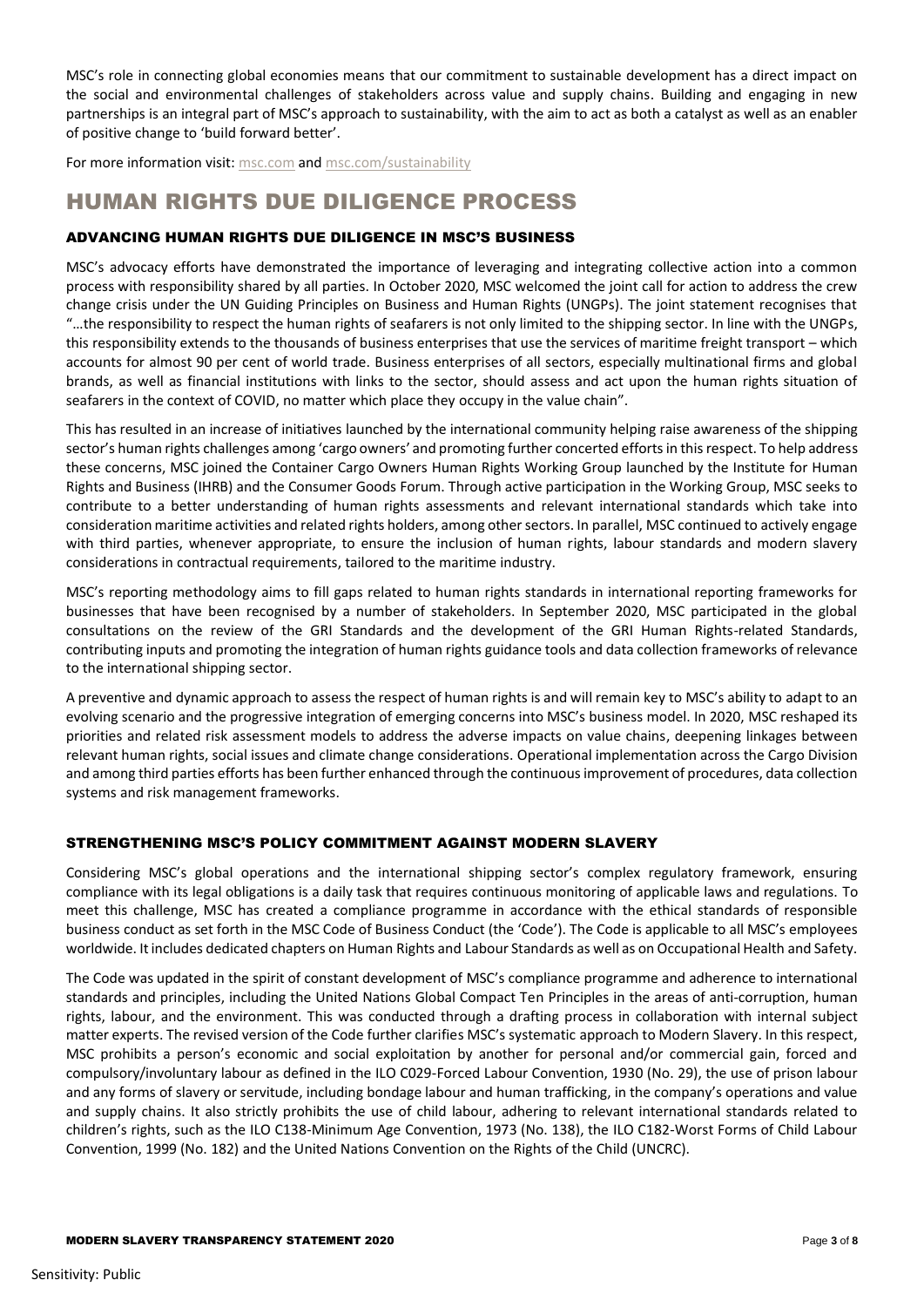Additionally, being an international ocean carrier, the revised version of the chapter 'Human Rights and Labour Standards' of the Code refers to MSC's sector-specific human rights regulatory framework, addressing compliance with relevant provisions as contained in applicable maritime conventions adopted at the international level, such as the ILO Maritime Labour Conventions, 2006 (thereafter 'MLC, 2006').

#### INTERNAL RISK ANALYSIS AND ASSESSMENT

MSC's cross-functional Human Rights Function provides policy guidance and supports due diligence efforts, both internally and externally, in the areas of Business and Human Rights, Labour Standards and Modern Slavery, for MSC's entire Cargo Division. Ongoing activities adopt a human-rights based approach, aiming to leverage existing due diligence processes and compliance infrastructure within the organisation to maximise the creation of long-term sustainable value, while preventing and/or mitigating adverse impacts on people and communities.

Throughout 2020, the Function continued to further improve internal processes, promoting policy development across the organisation and embedding relevant human rights considerations into the work of key departments, as part of MSC's Human Rights Due Diligence Process. The latter is designed as a continuous improvement process which can be adapted to the following considerations: emerging human rights considerations and risks arising from MSC's evolving and future business operations and operating contexts, relevant developments at the national and international levels over time as well as to internal level of maturity and understanding of areas related to Business and Human Rights.

#### GLOBAL VIRTUAL AUDIT

One of the most significant activities to further advance MSC's internal risk analysis and assessment included the integration of specific human rights/Modern Slavery considerations into the Global Virtual Audit, which was conducted by MSC Corporate Audit Department. An updated assessment is scheduled for the next financial year.

The Global Virtual Audit was performed using a web tool provided by a specialised third-party, designed to assess the maturity of the Internal Control System (ICS) of each MSC Agency. The Global Virtual Audit's objectives were:

- Perform a global standard risk assessment on targeted key processes
- Enhance MSC Headquarters' (HQ) awareness of the perception of risks levels for key processes under scope
- Increase audit coverage with a combination of physical and remote audits
- Adapt an MSC audit universe and orient audit scope accordingly

A set of Audit Questionnaires was developed for each process, based on key internal controls under the responsibility of MSC Headquarters subject matter experts and business owners, in line with relevant MSC HQ policies/procedures. The methodology used to design specific human rights/Modern Slavery questions follows a human rights-based approach, in line with MSC's commitment to human rights and applicable standards and principles of responsible business conduct as set forth in relevant sections of the MSC Code of Business Conduct. This was essential not only to assess compliance matters, but also to improve the internal understanding of challenges, their respective root causes whenever possible and the stage of implementation of remediation programmes. This naturally enhances a long-term participatory process and dialogue with concerned stakeholders.

In order to conduct a full assessment from a human rights perspective, collaborate on corrective actions as well as reach consensus on how critical areas of concern can be improved, the following problem analyses were undertaken:

- Analysis of prevailing norms, legal systems and/or industry standards against relevant international standards and MSC's expectations in relation to relevant responsible business practices
- Analysis of role/behaviours and cultural patterns to assess accountability concerns and differentiate patterns as factors of resistance to change from those as a factor to change
- Causality analysis with different kinds and levels of causes
- Vulnerability analysis to further address country-specific situations and/or potentially disproportionate adverse impacts on identified vulnerable categories of workers
- Analysis of supporting evidence documentation and/or explanations for future policy development/policy guidance purposes and best-practice development and sharing

A preliminary risk rating was associated with each audit question, based on the answers and evidence gathered from each Agency. The level of risk severity will be reassessed over time against associated considerations arising from the abovementioned problem analysis. Follow-up activities are conducted with relevant stakeholders as needed.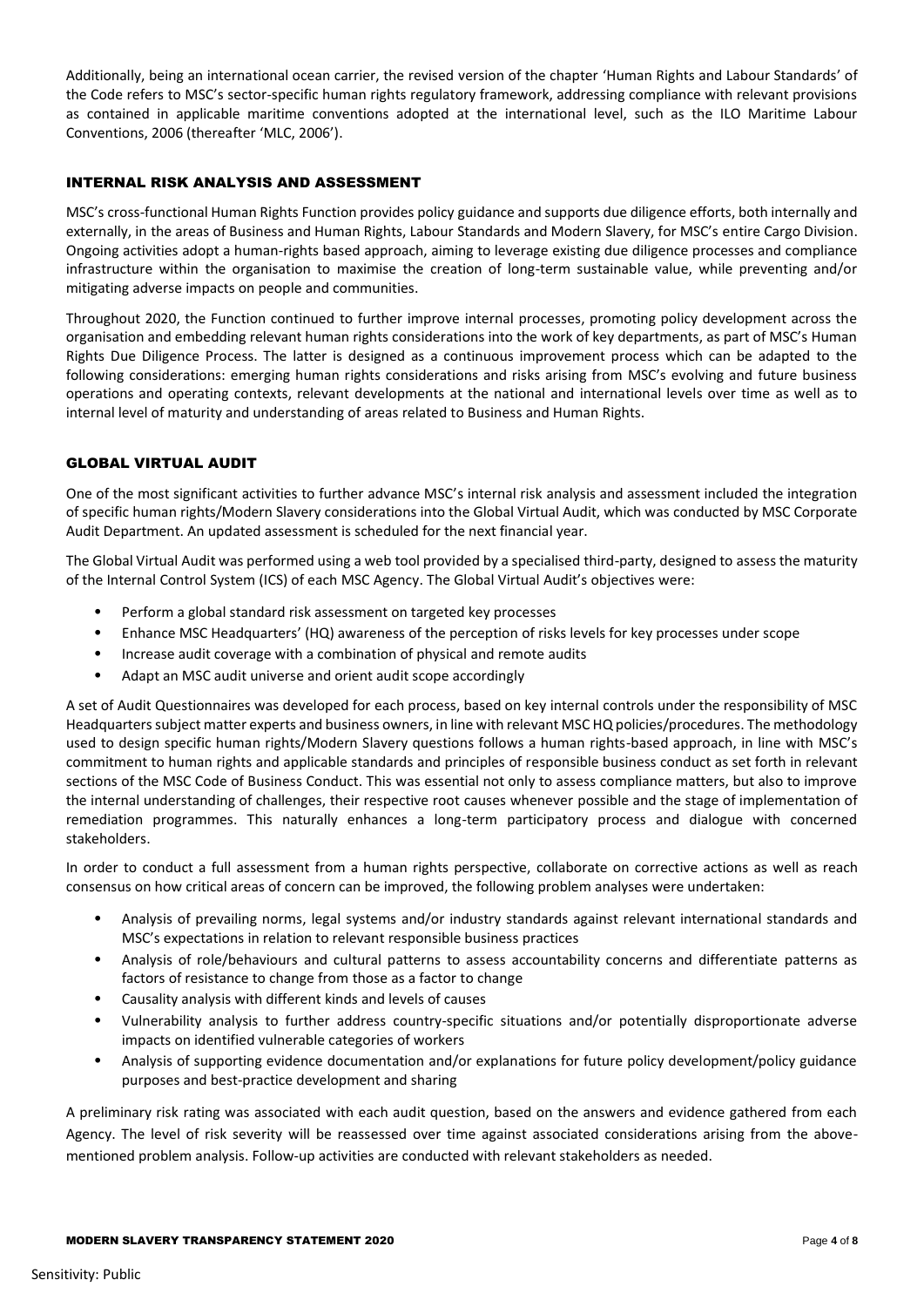#### INTERNAL MONITORING MECHANISMS

Throughout 2020, the Compliance Team continued to work closely with the Corporate Audit Department and with local 'Code implementers' based in each of the MSC Agencies worldwide, to assess and monitor the implementation of the Code as well as compliance with all ethical standards, applicable laws, regulations, procedures, and relevant policies.

Additionally, the Global Human Resources Department, continued to monitor the implementation of policies and compliance with relevant country-specific domestic laws and requirements, including applicable employment laws and labour standards.

#### EMPLOYEES REPORTING CHANNEL

Establishing a 'speak up culture' where MSC employees feel safe to speak up and raise their concerns is a priority for MSC, reflected by confidential channels of reporting at employees' disposal. The MSC Speak Up Line is an online platform developed by a third-party service provider which complements MSC's existing reporting procedures.

Throughout 2020, as required by MSC's Values, MSC Speak Up Line led to an open and accountable workplace. MSC employees worldwide were strongly encouraged to report any misconduct or violation of laws without fear of retaliation. The mechanism is adapted to applicable laws and requirements. All reports received were carefully and confidentially evaluated on a case-bycase basis by experts in the relevant subject matter concerned. Depending on the report, internal investigations may be initiated, and an action plan is adopted where deemed necessary.

#### ENHANCING HUMAN RIGHTS DUE DILIGENCE RISK ASSESSMENT WITH THIRD PARTIES

MSC expects third parties to comply with applicable laws as well as to adhere to and support similar standards and principles of responsible business conduct, including in relation to human rights and Modern Slavery. In this respect, throughout 2020, MSC's Human Rights Function continued to work closely with relevant departments to further strengthen human rights due diligence control mechanisms across supply chains, strengthening's MSC risk assessment processes as appropriate. Main activities included:

- **Tailored revision of contractual requirements and/or tailored inclusion of contractual requirements related to human rights/Modern Slavery**, in line with MSC's standards and expectations, in collaboration with Contract Team. Contractual requirements imposed on third parties are based on a high-level risk assessment and preliminary supply chain mapping. The approach is tailored as it is proportionated based on the risks identified and/or potential risks considered when assessing third parties' relevant documentation provided during rounds of contracts negotiations. Inclusion of specific provisions include, but are not limited to, the following factors: third party industry /sector with different operating circumstances, third party's location (country/countries of operations and/or location of the Headquarters); types of service agreement and nature of the work under the terms of the contract; third party's business/supply chain model; technical and/or industry-specific labour or employment standards that are applicable to the contract, third party's level of maturity of human rights due diligence processes and commitment to adhere to relevant international standards.
- **Due Diligence engagement with Third Parties** whenever appropriate, to raise awareness of MSC's sector-specific human rights regulatory framework, MSC's Human Rights Due Diligence Process and/or agreement on respective expectations in with respect to human rights commitments to be detailed in contracts.
- **Inclusion of specific human rights considerations in the pilot phase of the vendor homologation process, as part of the broader MSC Responsible Procurement Process.** MSC is re-assessing and working on improving processes and procedures related to a number of critical areas, including supply chain risks, relationship management optimisation, and supplier performance management/auditing processes. The pilot phase includes a vendor questionnaire for completion, requiring evidence to support answers (e.g., certificates, procedures, reports, etc.). Pre-screening questions related to Modern Slavery topics were also included in the pilot version of the 'MSC Vendor Homologation Questionnaire'.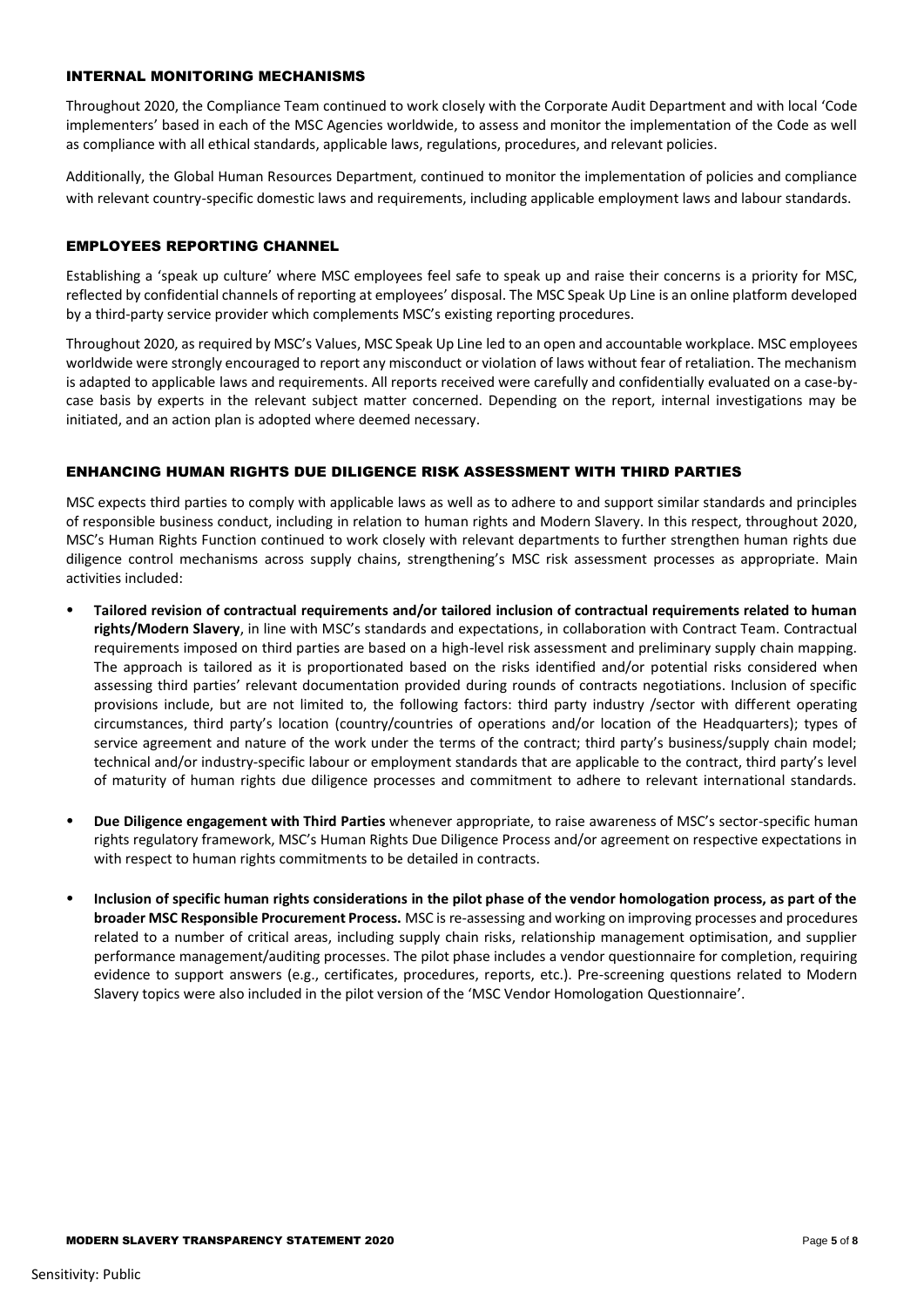#### MEASURING EFFECTIVENESS

MSC complies with and implements relevant standards and recommendations developed by the International Organization for Standardization (ISO)<sup>2</sup> and recognised classification societies. Whenever applicable, MSC complies with and considers relevant IFC Performance Standards on Social and Environmental Sustainability<sup>3</sup> in its social and environmental risk management systems. Compliance with such applicable standards is assessed by external third parties. Additionally, MSC follows the ISO 26000 Guidance on Social Responsibility<sup>4</sup>.

#### TRAINING

MSC focuses on employee's capacity-building and professional development. We therefore provide regular training sessions on specific modules on the MSC Code of Business Conduct to MSC's employees at MSC's Headquarters as well as within MSC Agencies. MSC's objective is to raise awareness of legal requirements that are relevant to each employee's daily work. Such trainings are tailormade to the shipping industry with illustrative examples and case studies.

### PROTECTING HUMAN RIGHTS OF SEAFARERS

#### COMPLIANCE WITH THE ILO MARITIME LABOUR CONVENTION, 2006 (MLC, 2006)

Being an international ocean carrier, MSC considers the protection of human rights of seafarers an integral part of its Human Rights Due Diligence process. In this respect, MSC fully supports and complies with and/or exceeds the standards as set forth in the ILO MLC, 2006 and its related applicable amendments, in the best interests of all concerned parties, including seafarers, ship managers, shipowners, crew supply countries, ports of calls and vessels' flag state administrations.

MSC also strictly complies with the terms and conditions of the applicable collective bargaining agreements negotiated by the International Transport Federation (ITF) on behalf of the seafarers. Repatriation, payment of wages and further social protection related to seafarers' well-being are guaranteed by insurance certificates for each vessel as required by the MLC, 2006 and are issued by insurance providers such as P&I Clubs<sup>5</sup>.

#### ILO MARITIME LABOUR CONVENTION, 2006: MINIMUM STANDARDS

The MLC, 2006 encompasses all relevant standards of existing ILO maritime labour conventions and recommendations, as well as fundamental principles contained in core International Labour Conventions and the ILO 1998 Declaration on Fundamental Principles and Rights at Work. Minimum requirements and standards include:

- Minimum requirements for the seafarers to work onboard ships
- Conditions of employment
- Accommodation, recreational facilities, food, and catering
- Health protection, medical care, welfare, and social security protection
- Compliance and enforcement

#### MONITORING MECHANISMS, REPORTING CHANNELS AND TRAINING

Since 2012, MSC Shipmanagement has a 'Crew Welfare Department' with a dedicated MLC Superintendent, responsible for monitoring compliance with the MLC, 2006 and for auditing vessels. The MLC Superintendent and the Technical Superintendents/Internal Fleet Auditors of MSC Shipmanagement conduct regular inspections on board. During these inspections and audits each crew member is also interviewed to verify the level of awareness of MSC Shipmanagement's policies and processes. All findings are reported directly to Senior Management for consideration and immediate corrective action as appropriate.

<sup>2</sup> https://www.iso.org/home.html

<sup>3</sup> https://www.ifc.org/wps/wcm/connect/topics\_ext\_content/ifc\_external\_corporate\_site/sustainability-at-ifc/publications/publications\_handbook\_pps

<sup>4</sup> https://www.iso.org/iso-26000-social-responsibility.html

<sup>5</sup> "Each Club is an independent, not-for-profit mutual insurance association, composed by shipowners and charterer members playing a leading role in coordinating the response to, and management of maritime casualties as well as in providing coverage against third-party liabilities arising out of the use and operation of ships." Source: https://www.igpandi.org/about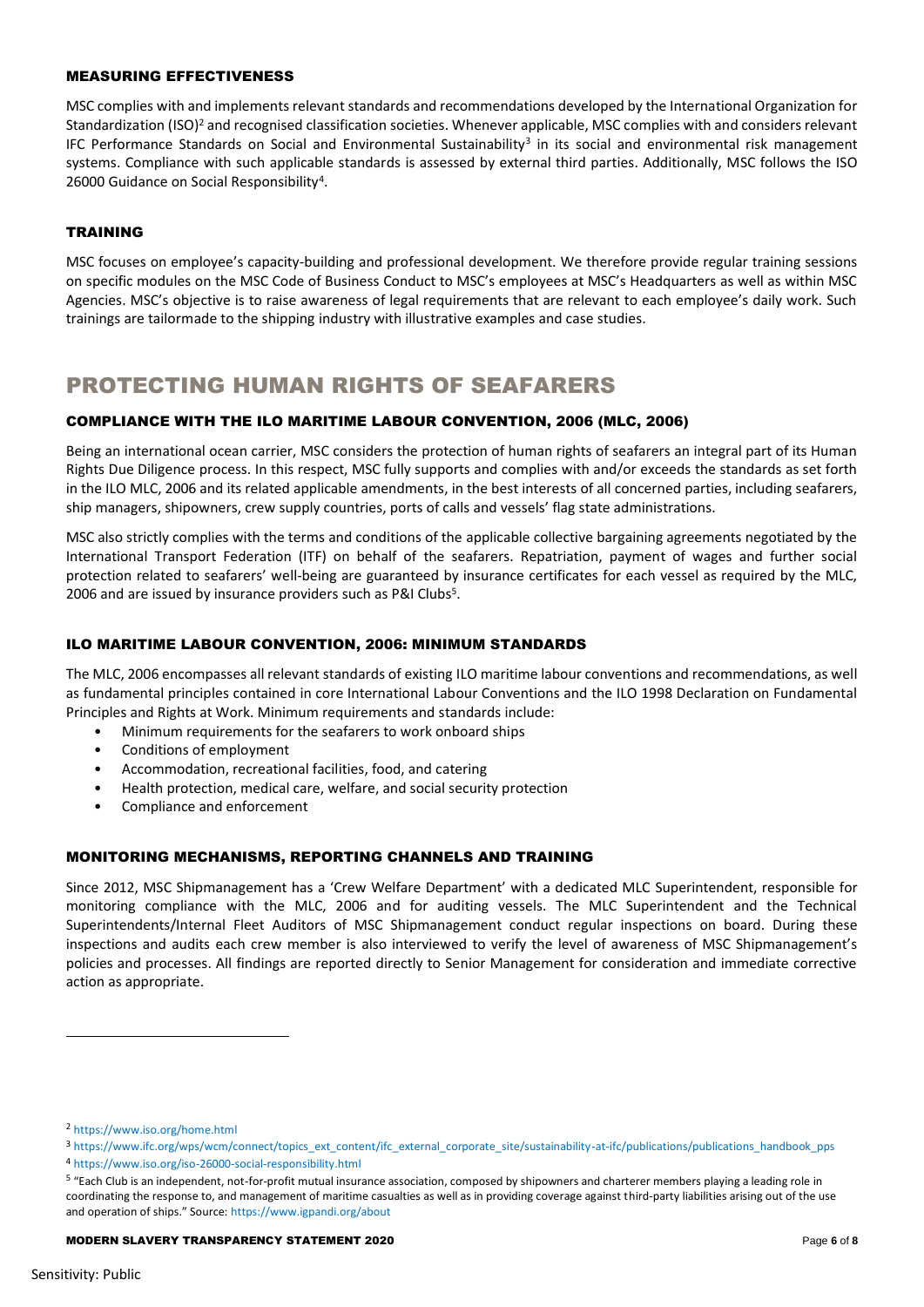Throughout 2020, MSC Shipmanagement continued to promote training activities and open communication through several reporting tools and platform such as the MSC Speak Up line. It also continued to monitor the effective implementation of applicable international standards, including those as set forth the MLC, 2006 on board ships, through:

- periodical audits on board ships
- individual interviews with crew members to understand their concerns/feedback
- follow-up and implementation of any gaps or areas of improvements as noted during audit/on-board inspection/third party inspections
- Biennial Crew Engagement Survey conducted by an independent party; the latest survey was completed in April 2020

The Department also continued to work closely with MSC Shipmanagement Technical, Safety and Quality, Crewing and Learning and Development Team to ensure that all corrective actions and findings related to compliance with the MLC, 2006 were addressed as a matter of priority.

#### AUDITS FROM THIRD PARTIES

Periodical verifications are carried out by relevant Flag State and Port State control authorities to ensure compliance on board ships. Crewing companies based in the labour supply countries need to undergo audit and verification by local governmental authorities and/or by third parties such as recognised classification societies. Respective Flag States and classifications societies conduct intermediate surveys (every two-three years) and renewal survey (every five years) of MSC ships to ensure proper compliance with the MLC, 2006. Port state inspectors further verify compliance during the routine and periodic port state control examinations at the ships' ports of call. The International Transport Workers' Federation (ITF) representatives also visit vessels randomly at various ports as part of their responsibility to monitor the effective implementation of the MLC requirements and standards.

## ADDRESSING EMERGING MODERN SLAVERY RISKS DURING COVID-19

Since the beginning of the global health crisis, despite the operational challenges, MSC remained committed to responsible business practices, in line with the standards set forth in its Code of Business Conduct. Operational and human rights challenges affecting the work of the maritime sector and of nearly two million seafarers worldwide as a result of COVID-19 restrictions, have gained increased attention. The unprecedented crew change crisis has led to serious consequences for seafarers' wellbeing. MSC and its crewing offices have been working tirelessly to protect MSC seafarers, in line with IMO Guidance and related protocols and also by engaging with relevant authorities and other stakeholders. Throughout 2020, MSC continued working collectively with other shipowners, seafarers' groups and global industry associations in consultative status with the IMO, representing the maritime sector, to bring this issue to the attention of governments and the United Nations system with particular focus on encouraging the implementation of existing protocols and/or additional protective measures. Main actions included:

- **Extension of MSC crew's contracts, ensuring the respect of agreed terms.** Additionally, in compliance with its Outbreak Management Plan, MSC Shipmanagement technical, safety and support teams have been mindful of the crew condition on board due to delayed relief and have provided **psychological support** to seafarers motivating them to share personal stories and day-to-day issues, and helping them cope with stress, anxiety or other health matters that may have arisen during the pandemic.
- **Ensuring safe crew changes and the safe repatriation** of its seafarers are considered priority matters by MSC. MSC's Leadership and Senior Management worked collectively with other shipowners, seafarer groups and global industry associations in consultative status with the IMO, representing the maritime transportation sector. Efforts centred on encouraging the international community, including specialised United Nations Agencies such as the ILO and the IMO, as well as regional authorities, to implement existing protocols and/or additional measures to protect seafarers' health and ensure the respect of fair working conditions in line with applicable international standards. As a result of this collective advocacy work, multiple statements, calls for action and communications were released by the broader international community recognising seafarers as essential workers and urging governments to act. The shipping industry was recognised for its key role in the global logistics supply chain, and specifically, for ensuring the flow of essential goods, energy, food, medicines and other supplies to people and communities, despite the challenging working conditions.